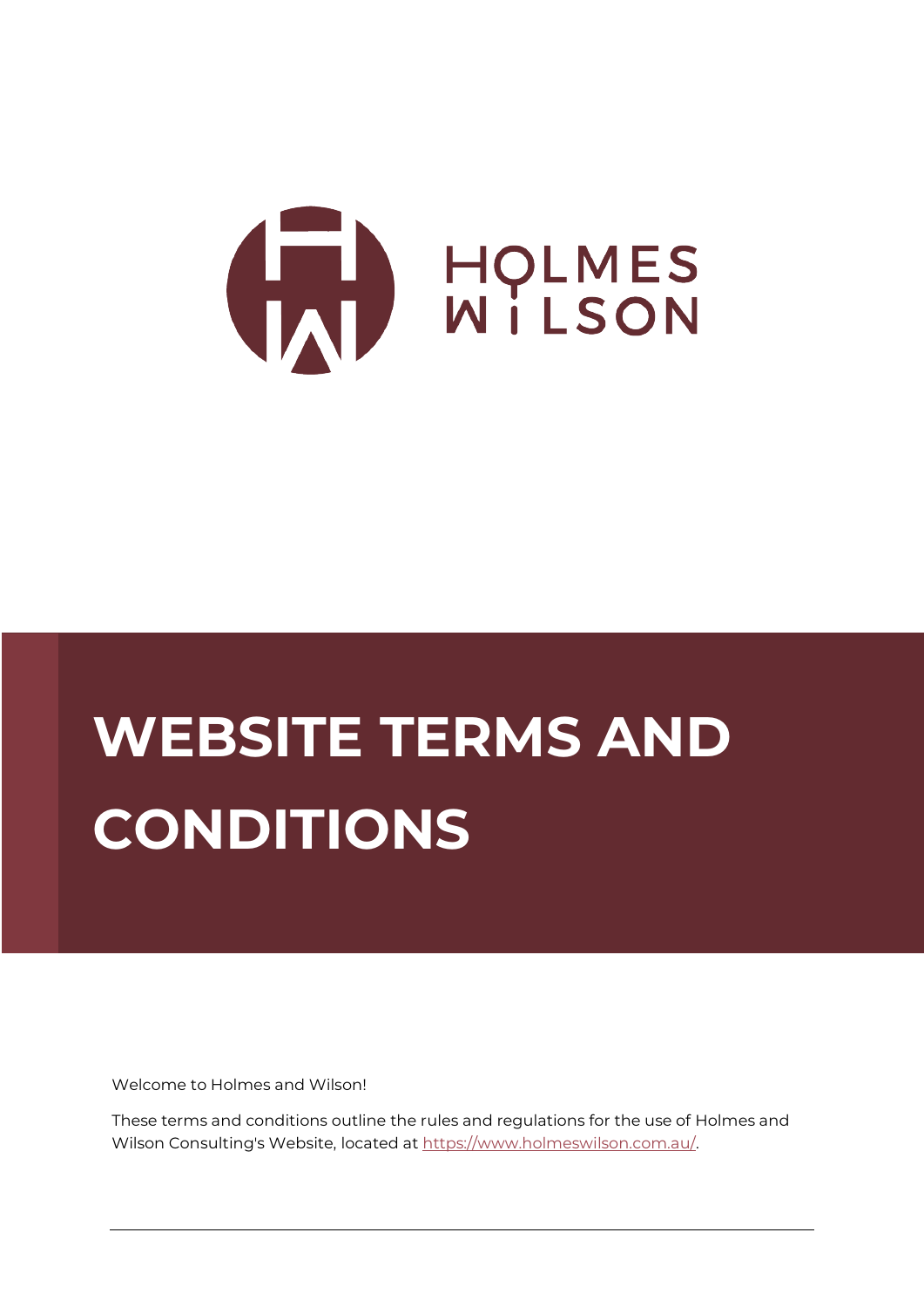

By accessing this website we assume you accept these terms and conditions. Do not continue to use Holmes and Wilson if you do not agree to take all of the terms and conditions stated on this page.

The following terminology applies to these Terms and Conditions, Privacy Statement and Disclaimer Notice and all Agreements: "Client", "You" and "Your" refers to you, the person log on this website and compliant to the Company's terms and conditions. "The Company", "Ourselves", "We", "Our" and "Us", refers to our Company. "Party", "Parties", or "Us", refers to both the Client and ourselves. All terms refer to the offer, acceptance and consideration of payment necessary to undertake the process of our assistance to the Client in the most appropriate manner for the express purpose of meeting the Client's needs in respect of provision of the Company's stated services, in accordance with and subject to, prevailing law of Netherlands. Any use of the above terminology or other words in the singular, plural, capitalization and/or he/she or they, are taken as interchangeable and therefore as referring to same.

# **COOKIES**

We employ the use of cookies. By accessing Holmes and Wilson, you agreed to use cookies in agreement with the Holmes and Wilson Consulting's Privacy Policy.

Most interactive websites use cookies to let us retrieve the user's details for each visit. Cookies are used by our website to enable the functionality of certain areas to make it easier for people visiting our website. Some of our affiliate/advertising partners may also use cookies.

### **LICENSE**

Unless otherwise stated, Holmes and Wilson Consulting and/or its licensors own the intellectual property rights for all material on Holmes and Wilson. All intellectual property rights are reserved. You may access this from Holmes and Wilson for your own personal use subjected to restrictions set in these terms and conditions.

You must not:

- Republish material from Holmes and Wilson
- Sell, rent or sub-license material from Holmes and Wilson
- Reproduce, duplicate or copy material from Holmes and Wilson
- Redistribute content from Holmes and Wilson

This Agreement shall begin on the date hereof. Our Terms and Conditions were created with the help of the [Terms And Conditions Generator.](https://www.termsandconditionsgenerator.com/)

Parts of this website offer an opportunity for users to post and exchange opinions and information in certain areas of the website. Holmes and Wilson Consulting does not filter, edit, publish or review Comments prior to their presence on the website. Comments do not reflect the views and opinions of Holmes and Wilson Consulting, its agents and/or affiliates. Comments reflect the views and opinions of the person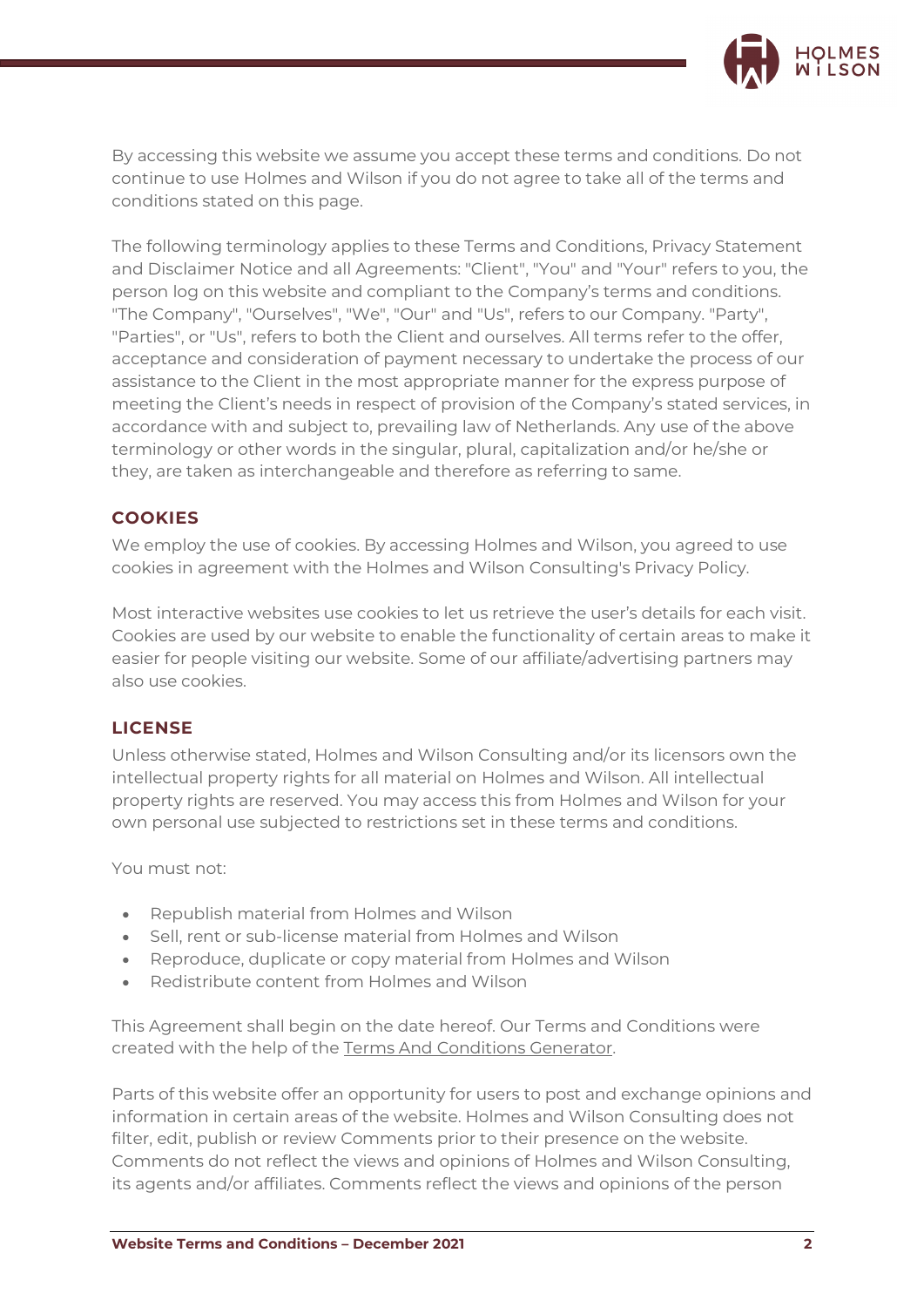

who post their views and opinions. To the extent permitted by applicable laws, Holmes and Wilson Consulting shall not be liable for the Comments or for any liability, damages or expenses caused and/or suffered as a result of any use of and/or posting of and/or appearance of the Comments on this website.

Holmes and Wilson Consulting reserves the right to monitor all Comments and to remove any Comments which can be considered inappropriate, offensive or causes breach of these Terms and Conditions.

You warrant and represent that:

- You are entitled to post the Comments on our website and have all necessary licenses and consents to do so;
- The Comments do not invade any intellectual property right, including without limitation copyright, patent or trademark of any third party;
- The Comments do not contain any defamatory, libellous, offensive, indecent or otherwise unlawful material which is an invasion of privacy
- The Comments will not be used to solicit or promote business or custom or present commercial activities or unlawful activity.

You hereby grant Holmes and Wilson Consulting a non-exclusive license to use, reproduce, edit and authorize others to use, reproduce and edit any of your Comments in any and all forms, formats or media.

# **HYPERLINKING TO OUR CONTENT**

The following organisations may link to our Website without prior written approval:

- Government agencies;
- Search engines;
- News organisations;
- Online directory distributors may link to our Website in the same manner as they hyperlink to the Websites of other listed businesses; and
- System wide Accredited Businesses except soliciting non-profit organisations, charity shopping malls, and charity fundraising groups which may not hyperlink to our Web site.

These organisations may link to our home page, to publications or to other Website information so long as the link: (a) is not in any way deceptive; (b) does not falsely imply sponsorship, endorsement or approval of the linking party and its products and/or services; and (c) fits within the context of the linking party's site.

We may consider and approve other link requests from the following types of organisations:

- commonly-known consumer and/or business information sources;
- dot.com community sites;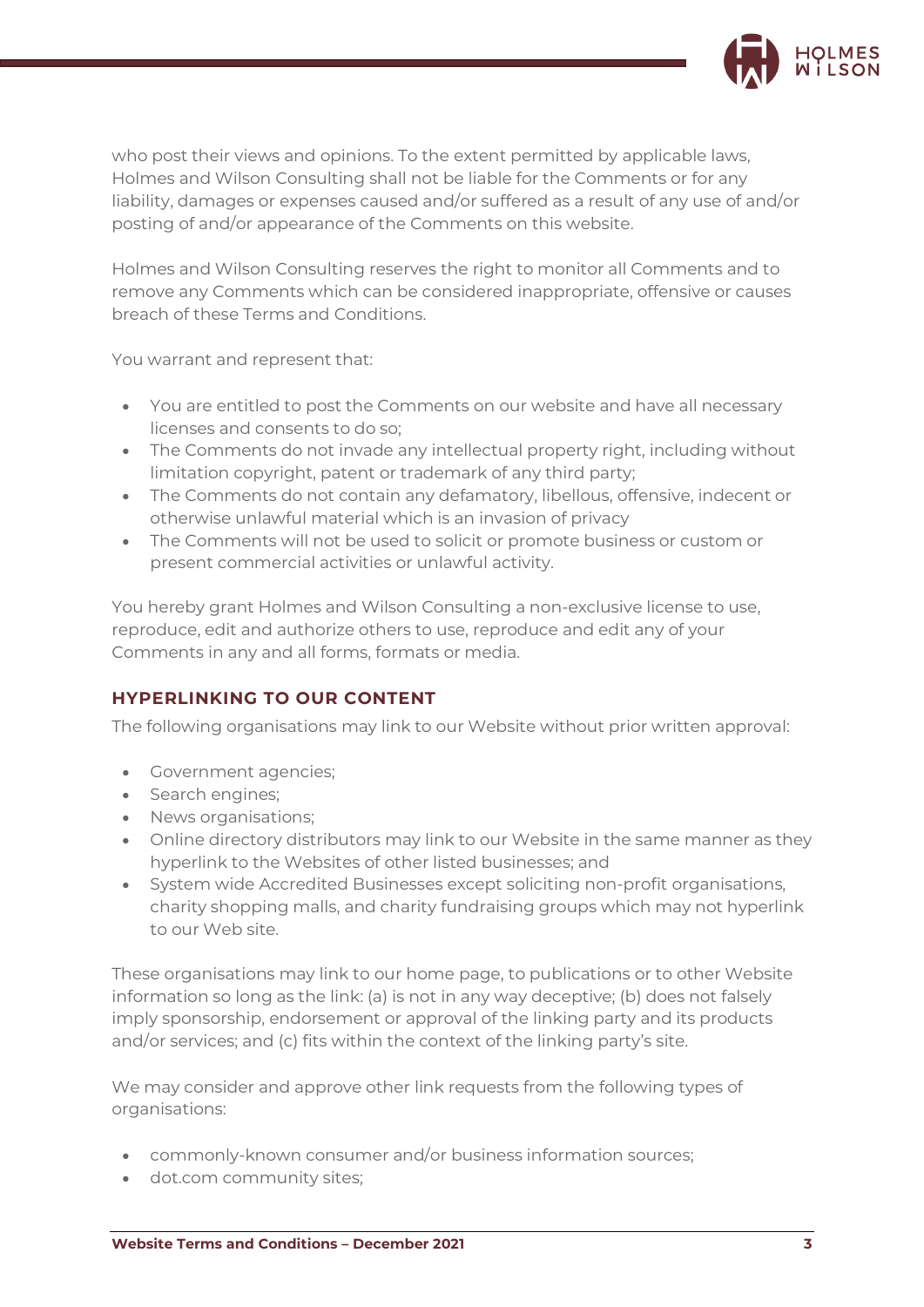

- associations or other groups representing charities;
- online directory distributors;
- internet portals;
- accounting, law and consulting firms; and
- educational institutions and trade associations.

We will approve link requests from these organisations if we decide that: (a) the link would not make us look unfavourably to ourselves or to our accredited businesses; (b) the organization does not have any negative records with us; (c) the benefit to us from the visibility of the hyperlink compensates the absence of Holmes and Wilson Consulting; and (d) the link is in the context of general resource information.

These organisations may link to our home page so long as the link: (a) is not in any way deceptive; (b) does not falsely imply sponsorship, endorsement or approval of the linking party and its products or services; and (c) fits within the context of the linking party's site.

If you are one of the organisations listed in paragraph 2 above and are interested in linking to our website, you must inform us by sending an e-mail to Holmes and Wilson Consulting. Please include your name, your organization name, contact information as well as the URL of your site, a list of any URLs from which you intend to link to our Website, and a list of the URLs on our site to which you would like to link. Wait 2-3 weeks for a response.

Approved organisations may hyperlink to our Website as follows:

- By use of our corporate name; or
- By use of the uniform resource locator being linked to; or
- By use of any other description of our Website being linked to that makes sense within the context and format of content on the linking party's site.

No use of Holmes and Wilson Consulting's logo or other artwork will be allowed for linking absent a trademark license agreement.

#### **IFRAMES**

Without prior approval and written permission, you may not create frames around our Webpages that alter in any way the visual presentation or appearance of our Website.

#### **CONTENT LIABILITY**

We shall not be hold responsible for any content that appears on your Website. You agree to protect and defend us against all claims that is rising on your Website. No link(s) should appear on any Website that may be interpreted as libellous, obscene or criminal, or which infringes, otherwise violates, or advocates the infringement or other violation of, any third party rights.